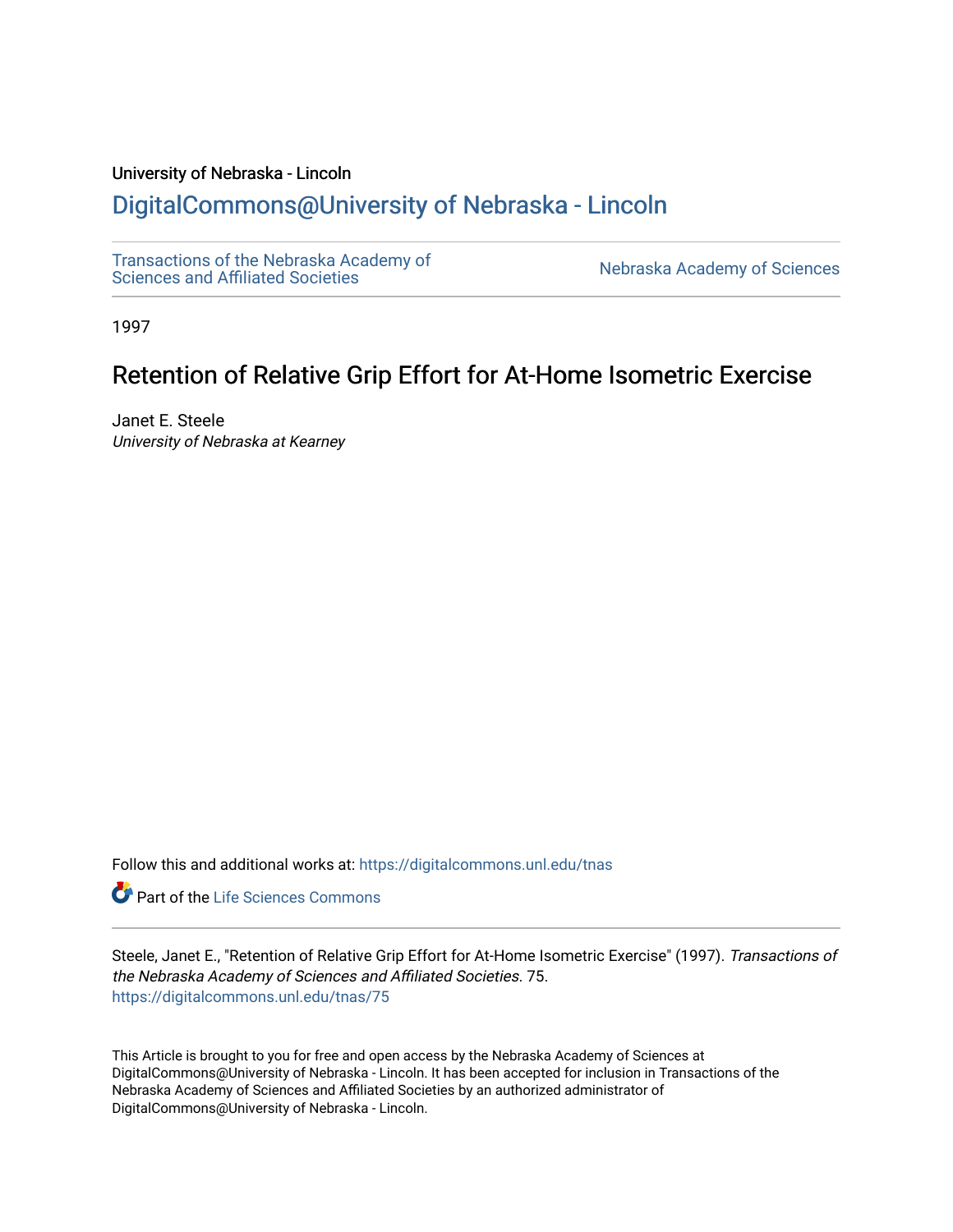#### **RETENTION OF RELATIVE GRIP EFFORT**

#### **FOR AT-HOME ISOMETRIC EXERCISE**

**Janet E. Steele** 

Department of Biology University of Nebraska at Kearney Kearney, Nebraska 68849

#### *ABSTRACT*

The purpose of this work was to determine if subjects initially trained to use a handgrip dynamometer could learn to perform the exercises at the same relative level of effort with a considerably less expensive substitute device. All subjects trained (4, 2-minute contractions, 30% maximal effort) 3 times per week for 12 weeks. In Study I, Group  $1(n =$ 13) trained using only the dynamometer while Group 2  $(n =$ 14) trained using both the dynamometer and an egg-shaped substitute item for the first 6 weeks. All subjects then trained using only the egg-shaped item. Grip effort was evaluated every 2 weeks using the dynamometer. Group 2 subjects gripped at a level consistently closer to the desired level of effort. Study II investigated the importance of the substitute item's shape. Group  $3(n = 10)$  trained using the egg-shaped item while Group 4 ( $n = 10$ ) trained using an item that was similar in shape to the dynamometer. Group 4 subjects gripped at a level consistently closer to the desired level of effort. These results suggest that gradual introduction of a substitute item similar in shape to the dynamometer can significantly improve the transfer of handgrip exercise to a less expensive substitute item by increasing retention of desired level of effort.

t t t

Hypertension is a disease characterized by a chronic elevation in blood pressure above *140/90* mm Hg (Joint National Committee on Detection, Evaluation, and Treatment of High Blood Pressure [JNC] 1993). As many as 50 million American adults (approximately 25% of the adults) have elevated blood pressure or are taking antihypertension medication (JNC 1993). The frequency of hypertension is growing fastest among Mrican-Americans, and the incidence of hypertension is higher among persons who are less educated or who are in lower socioeconomic groups (JNC 1993). Hypertension is also growing among the very old and the very young, as greater than 60% of all American adults age 60 or older have high blood pressure and the incidence of hypertension is increasing among children (JNC 1993). Although the cause of hypertension is unknown in 90% of the cases (Stinson 1988), alterations in neural activity (Esler et al. 1988, Michel et al. 1990), kidney function (Brenner et al. 1988), or insulin sensitivity (Halkin et al. 1988, Tedde et al. 1988) may play important roles in the development of this disease. Untreated hypertension may lead to the development of a number of other disorders, including kidney failure, stroke, and coronary heart disease (JNC 1993). While the number of deaths attributed to hypertension-related diseases has steadily declined as the diagnosis and treatment of patients improves, deaths from various hypertension-related diseases are still 1.5 to 5 fold greater in blacks than whites (JNC 1993).

Treatment for hypertension often involves drug therapy, and the efficacy of such drugs is widely accepted. Patient compliance with drug therapy, however, can be poor since unpleasant side effects of these drugs, including fatigue, headache, palpitations, dizziness, and loss of sexual desire, are not uncommon (JNC 1993). These sides effects, combined with the cost of the medication, may prompt some afflicted persons to discontinue treatment (Cornacchia and Barrett 1993). Various rhythmic (aerobic) exercise programs have also been examined as possible treatments for hypertension. Rhythmic exercise is characterized by a high component of isotonic muscular contractions, that is, muscles go though their range of motion. Examples of rhythmic exercises are walking, bicycling, and swimming, and regular participation in rhythmic exercise is consistently associated with such classic training adaptations as a lower resting heart rate, increased size of the heart, neural and hormonal changes, and weight loss (Cox et al. 1985, Galo et al. 1989, Katona et al. 1982, Ostman and Sjostrand 1971, Schaible and Scheuer 1981, Scheuer and Tipton 1977, Williams et al. 1981). The value of regular rhythmic exercise as a treatment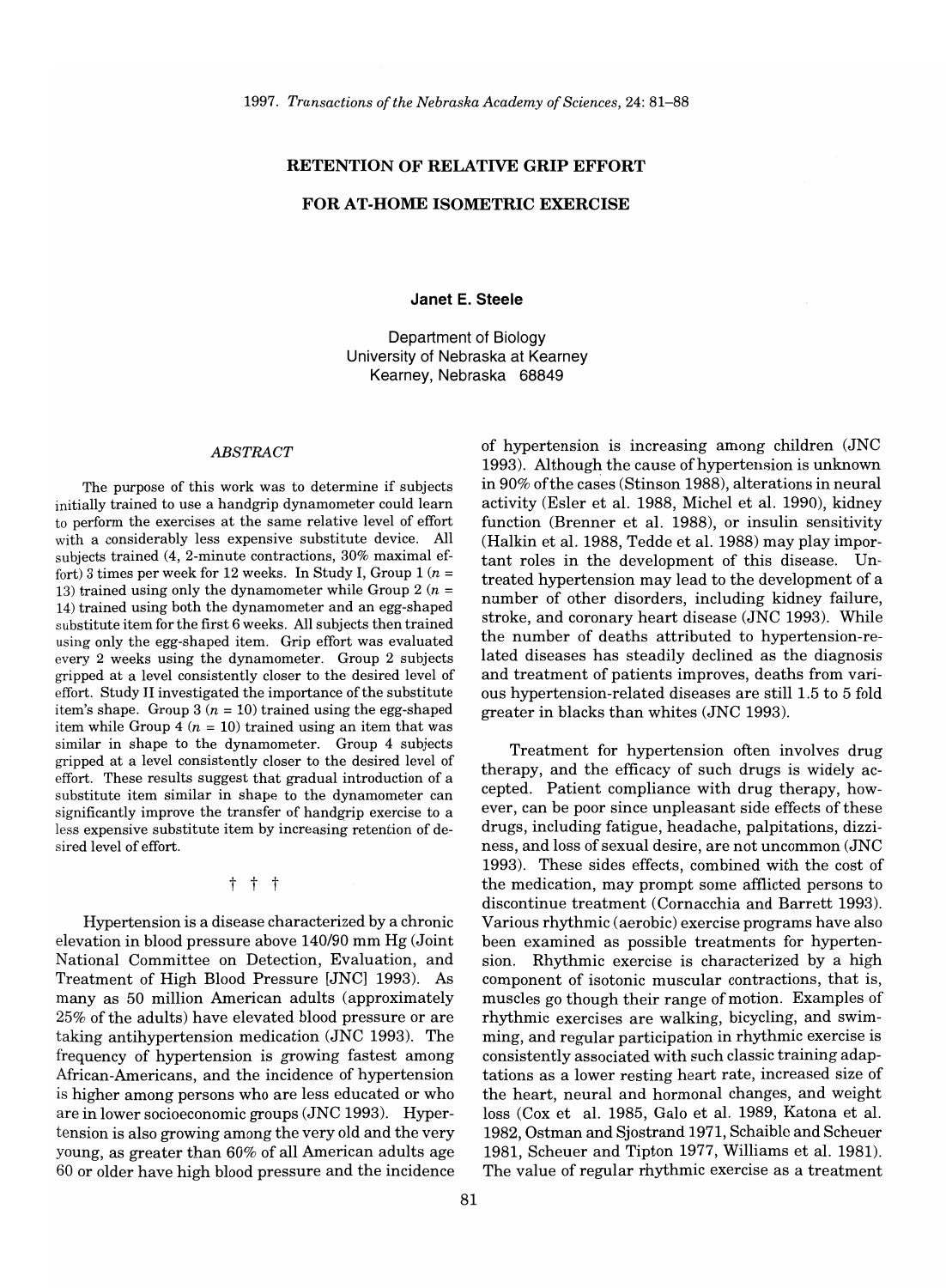#### 82 J. *E. Steele*

for hypertension, however, is mixed. In some studies rhythmic exercise training has also been associated with a modest reduction in resting blood pressure in individuals with normal resting blood pressure or with mild (borderline) hypertension (Siegal and Blumenthal 1991). In other studies, however, rhythmic exercise training has failed to have any influence on the resting blood pressure of individuals with mild hypertension (Arroll and Beaglehole 1992, Blumenthal et al. 1991). Failure to adhere to an exercise program that involves major life style changes, however, is often cited as a major reason for inadequate control of hypertension through this method of treatment (JNC 1993). Therefore, the long-term effectiveness of rhythmic exercise training as a non-pharmacological treatment for mild hypertension remains unclear.

The potential benefits of isometric exercise training in the reduction of resting blood pressure have long been overlooked. Isometric exercises are those which involve primarily isometric muscular contractions, that is, the muscle develops tension, but no work (or movement) is performed. Exercises such as weight lifting have a high isometric component. More than 25 years ago, it was demonstrated that pure isometric training resulted in lower resting blood pressure in a group of hypertensive individuals (Kiveloff and Huber 1971). In 1985, a study of the incidence of hypertension as related to the occupation of the individual demonstrated a lower incidence of hypertension in individuals whose occupation could be described as having a moderate to high isometric component (Buck and Donner 1985). The implications of these studies were fascinating, but it was not until 1992 that the results of a controlled study investigating the influence of regular isometric exercise on resting blood pressure were published. Wiley et al. (1992) examined subjects with borderline hypertension who used a handgrip dynamometer to perform isometric exercises. Training consisted oftimed, repeated efforts at either 30% or 50% of the individual's maximal effort three times weekly for a period of five to eight weeks. Significant decreases in mean systemic blood pressure were observed, and these training effects gradually disappeared within five weeks after the subjects discontinued participation in the training program.

Handgrip dynamometers are relatively expensive devices (\$200-\$300) and are not commonly available. While a handgrip dynamometer specifically designed for these particular types of isometric exercises has recently been developed (MD Systems, Inc., Westerville, Ohio), it is relatively expensive (over \$500) and may not completely meet the needs of all who could benefit from its use. The purpose of this investigation was to determine whether subjects trained in the proper use of the handgrip dynamometer can be trained to perform

the isometric exercises at the same intensity on their own using an inexpensive (\$10-\$15) substitute device. This would enable a patient to learn the technique in a physician's office or laboratory setting and then train at home for several weeks at a time, returning to the office or laboratory only periodically for routine evaluation. Learning to perform the exercises on a substitute item would also be of benefit to those patients who travel frequently as the substitute item would be easier to transport and easier to replace iflost or damaged. It is also believed that the ease and convenience of performing these exercises in the home will increase patient compliance and result in successful, long-term, non-pharmacological treatment of mild hypertension.

## **MATERIALS AND METHODS**

## Subjects

Healthy volunteers, ages 18-45, were initially screened by measuring their resting seated blood pressure (BP) three times in a two-week period. During each of the three screening sessions, BP was measured twice from each arm with an aneroid sphygmomanometer and stethoscope using standard auscultatory methods based on criteria recommended by the American Heart Association Postgraduate Education Committee. A total of 12 screening measurements were made. Volunteers whose resting BP averaged less than 140/90 mm Hg were invited to participate in the study. These volunteers received written explanations of the procedures and purposes of the study, and signatures on informed consent documents were obtained from each subject before participation in the study. Subjects were asked to maintain the same exercise, nutritional habits, and general activities during the period of their participation in the study. They were also requested not to change diet, stop or start smoking or consuming alcohol, or initiate other major lifestyle changes. If this was not possible, the subject was to inform the investigators and voluntarily withdraw from the study without prejudice. All protocols were approved prior to the beginning of the study by the Internal Review Board of the University of Nebraska at Kearney and are in accordance with policy statements of the America College of Sports Medicine.

## Measurements

Portable Smedley handgrip dynamometers (Flaghouse, Inc., Mt. Vernon, New York) were used to perform the exercises. These dynamometers had been modified in our laboratory slightly from their original form in that a small screw had been inserted so that the tension dial not only measured the maximal effort but also recorded changes in grip strength for an extended contraction. There were two dynamometer sizes available to the subjects. The grip-tension scale of the fullsized dynamometer ranged up to 100 kg (220 Ibs) while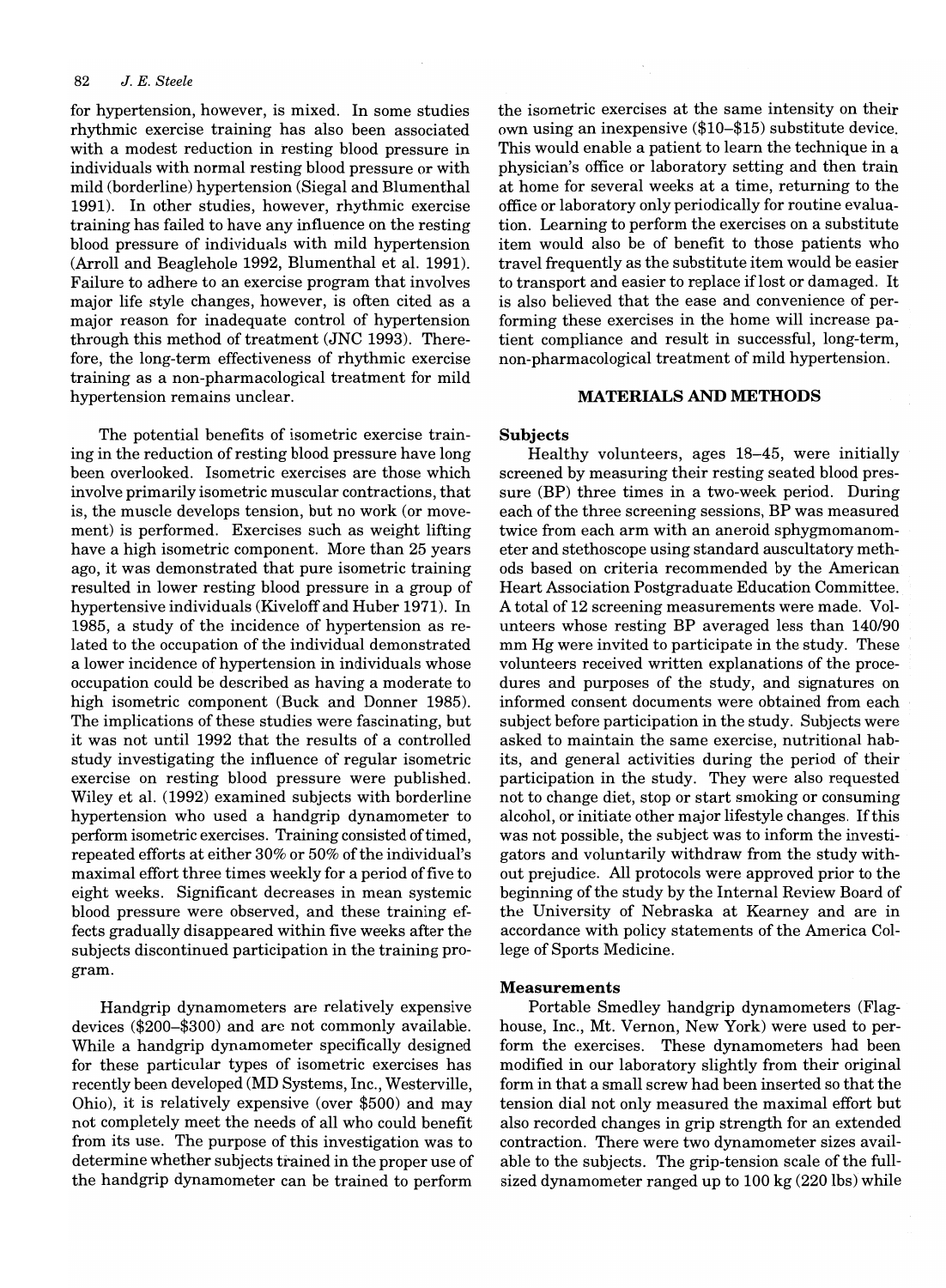the grip-tension scale of the scaled-down model ranged up to 50 kg (110 lbs). All subjects were familiarized with the handgrip dynamometer prior to their first training session, designated an exercising arm for the remainder of the study, and performed a maximal effort on the smaller of the two dynamometers. If the subject's maximal effort was greater than the maximal tension recorded by this dynamometer, then the subject used the larger dynamometer for the remainder of the study. The investigators met with each subject at a place convenient to the subject for training sessions. Heart rate (HR) and BP were each measured twice after at least 5 minutes of seated, quiet rest prior to beginning the handgrip exercise. Blood pressure was measured in the non-exercising arm as described above, and HR was measured by palpation of the carotid artery.

For each training session, the subject was first instructed to exert a brief (less than 2 seconds) maximal effort on the dynamometer. After at least 3 minutes of quiet rest, the subject was instructed to perform a second brief maximal effort. If these efforts differed by no more than 5%, the greater tension was taken as the maximum voluntary contraction (MVC) for the day. If a greater than 5% difference occurred, additional grip tensions were measured, with rests between, until a reliable MVC measurement was obtained. Since exercise training could cause MVC to increase, it was necessary to determine MVC at the beginning of each training session.

One minute after completion of resting HR and BP measurements for the day, the subjects began the first of four, 2-minute sustained contractions at 30% MVC. The subject was coached to maintain a steady effort and could continuously view his/her level of effort from a dial on the dynamometer. A rest period of 3 minutes was allowed between each of the successive contractions, all with the same arm. During the last 20 seconds of each contraction BP was measured from the non-exercising arm and HR was measured from the carotid artery. The four HR and BP responses for a given exercise session were averaged and used as an index of the subject's cardiovascular responses to the isometric exercise for that particular training session.

### Study I

The purpose of this study was to determine if a gradual introduction to the substitute item would improve the retention of grip effort. A total of 27 subjects completed the study. This group included 6 white males and 21 white females. The average age, height, and weight of the subjects was  $25.9 \pm 1.6$  years, 66.9  $\pm$ 0.8 inches, and  $150.0 \pm 5.1$  pounds, respectively (mean ± standard error of the mean). The mean resting BP of the subjects was 115.5/71.2 mm Hg  $\pm$  2.3/1.7 mm Hg.

Prior to the start of any exercise training, subjects were randomly divided into two groups: Group  $1 (n = 13)$  and Group 2  $(n = 14)$ . Both groups trained three times a week for a period of six weeks. All training sessions for members of each group throughout the duration of the study consisted of 4, 2-minute contractions at 30% MVC with a 3 minute rest between successive contractions. Group 1 subjects were given no new training information and followed the procedures outlined above using the handgrip dynamometer for the entire six week training duration. Group 2 subjects, however, followed a different training procedure as outlined below. This training procedure was designed to teach these subjects to maintain the desired level of effort without relying on visual information from the tension dial of the dynamometer.

*Weeks* 1 *and* 2 - Subjects in Group 2 followed the same training procedures as Group 1.

*Weeks* 3 *and* 4 - There were 6 training sessions during this two week period. The goal of these sessions was to gradually wean the subject off his/her dependence on the tension dial to confirm level of effort. During the first two training sessions the subject was allowed to view the tension dial for three of the four contraction efforts, and this decreased to two of four contraction efforts for the middle two training sessions, and then to only one of four contraction efforts for the last two training sessions. The contraction(s) during which the subject was not permitted to view the tension dial during a given training session was randomly determined. During contractions in which the subject was not permitted to view the tension dial he/she was coached to maintain a constant level of effort by an investigator who could see the dial. Heart rate and BP were measured as described previously. The investigator also instructed the subject to be aware of his/her body's response to this effort because each subject had a characteristic response to the exercises. During performance of the exercises both HR and BP increased moderately (for example, one subject consistently had a HR increase of 12 bpm and a BP increase of 20/12 mm Hg over resting values). When the subject performed the exercises without being able to observe the tension dial, the measurement of HR and BP at the end of the contraction was used as an indicator of the subject's level of effort.

*Weeks* 5 *and* 6 - During the six training sessions during this two-week period, each subject was gradually weaned away from the handgrip dynamometer to a common non-instrumented hand strength exercising device (The Eggsercizer®, Eggstra Enterprises, Inc., Birmingham, Alabama) that would serve as the substitute item. During this training period subjects performed only one contraction during each exercise ses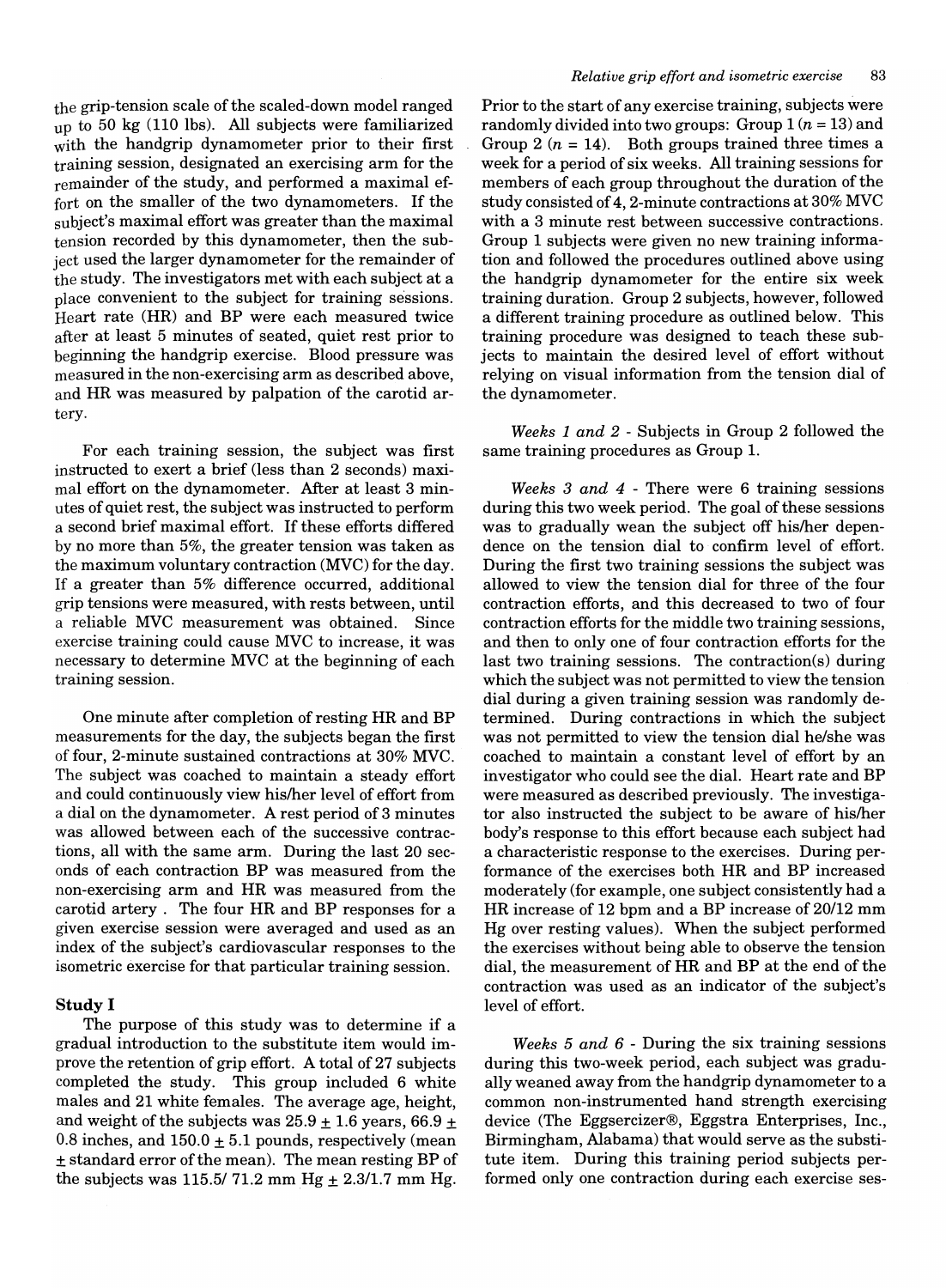sion with the handgrip dynamometer when he or she could also view the tension dial, and the placement of the contraction during the training session was randomly determined. During the first two sessions of this training period, the subject performed one contraction using the substitute item, and the placement of this contraction effort was also randomly determined. The number of contractions using the substitute item was increased to two for the middle two training sessions and to three for the final two training sessions. Heart rate and BP were measured as described previously. The subject was instructed to use the same level of effort when exercising with the substitute item, and, when he/she performed the exercise at the appropriate level of effort, the characteristic HR and BP response as noted above was observed.

Following the six-week training period, all subjects in Groups 1 and 2 performed the exercises on their own using the substitute item three times a week for an additional six-week "maintenance" period. This period gave the subjects an opportunity to perform the exercises unsupervised while permitting the investigators to periodically monitor their performance. The subjects were instructed to follow the same procedures used during the training phase, including a maximal effort daily, and to record their training efforts in a training log. Each subject met with an investigator once every two weeks for a training evaluation and check-up. During this evaluation and check-up session, the subject's training log was examined to monitor his or her compliance to the training program, and suggestions were made if the subject had missed exercise sessions or had not spread the training sessions out appropriately during the two week period. All subjects then performed their MVC and first 2-min contraction on the handgrip dynamometer, but none was allowed to view the tension dial. The investigator recorded the actual level of effort (% MVC) on the dynamometer for the first contraction. If the level of effort differed by more than 5% from the desired level of effort (30% MVC), the subject was allowed to view the tension dial for the remaining three contractions in order to confirm the desired level of effort. If the level of effort for the first contraction was within 5% of the desired level of effort, however, the subject performed the remaining three contractions using the substitute item.

## Study II

The purpose of this study was to determine if the shape of the substitute has an influence on the retention of grip effort. This investigation was prompted by repeated comments from Study I subjects that the shape ofthe substitute was so very different from the handgrip dynamometer that it was difficult to judge the level of grip effort. A total of 20 subjects completed the study.

This group included 11 white males and 9 white females. The average age, height, and weight of the subjects was  $23.1 \pm 1.6$  years,  $66.4 \pm 1.7$  inches, and  $160.0 \pm 7.1$  pounds, respectively. The mean resting BP of the subjects was  $115.1/73.1$  mm Hg  $\pm 2.4/1.9$  mm Hg. Prior to the start of any exercise training, subjects were randomly divided into two groups: Group  $3(n = 10)$  and Group 4  $(n = 10)$ .

Subjects in groups 3 and 4 followed the same general training regime as Group 2 subjects from Study 1. Group 3 subjects also used the egg-shaped substitute item while Group 4 subjects used an adjustable fitness grip (Medical Marketing Consultants, Evanston, Illinois) which more closely resembled the general shape of the hand dynamometer. All measurements were identical to those of Study 1.

#### **Statistics**

Resting HR and BP before the training period, at the conclusion of the six-week training period, and at the conclusion of the six-week maintenance period were analyzed using a repeated measures ANOVA. Heart rate and BP responses to the isometric exercise effort were analyzed for each of the 18 training sessions also using a repeated measures ANOVA. The percent differences (absolute value) between desired and actual level effort for the first contraction between Group 1 and Group 2 and between Group 3 and Group 4 during the three maintenance period evaluation and check-up sessions were likewise analyzed using a repeated measures ANOVA. Statistical difference was ascribed for  $p$  $< 0.05$ .

#### RESULTS

#### Study I

Subjects in Group 2 were consistently better able to grip at the desired level of effort at each check-up session during the entire six-week maintenance period, and by the third (final) check-up session this difference was significant  $(p = 0.0108)$ . Subjects in this group gripped at a level that differed from the desired level of effort by an average of only 8.9, 10.5, and 6.6%, respectively, during the three check-up sessions, while subjects in Group 1 gripped at a level that differed from the desired level of effort by an average of 17.8, 16.5, and 16.3%, respectively (Table 1).

Resting HR and BP were not significantly changed as a result of the training regime in either Group 1 or Group 2. There were no differences between Group 1 and Group 2 in baseline HR and BP over the six-week supervised training period, nor were there any significant differences in training HR or BP between Group 1 and Group 2 during the six-week supervised training period. Heart rate and BP responses to the exercise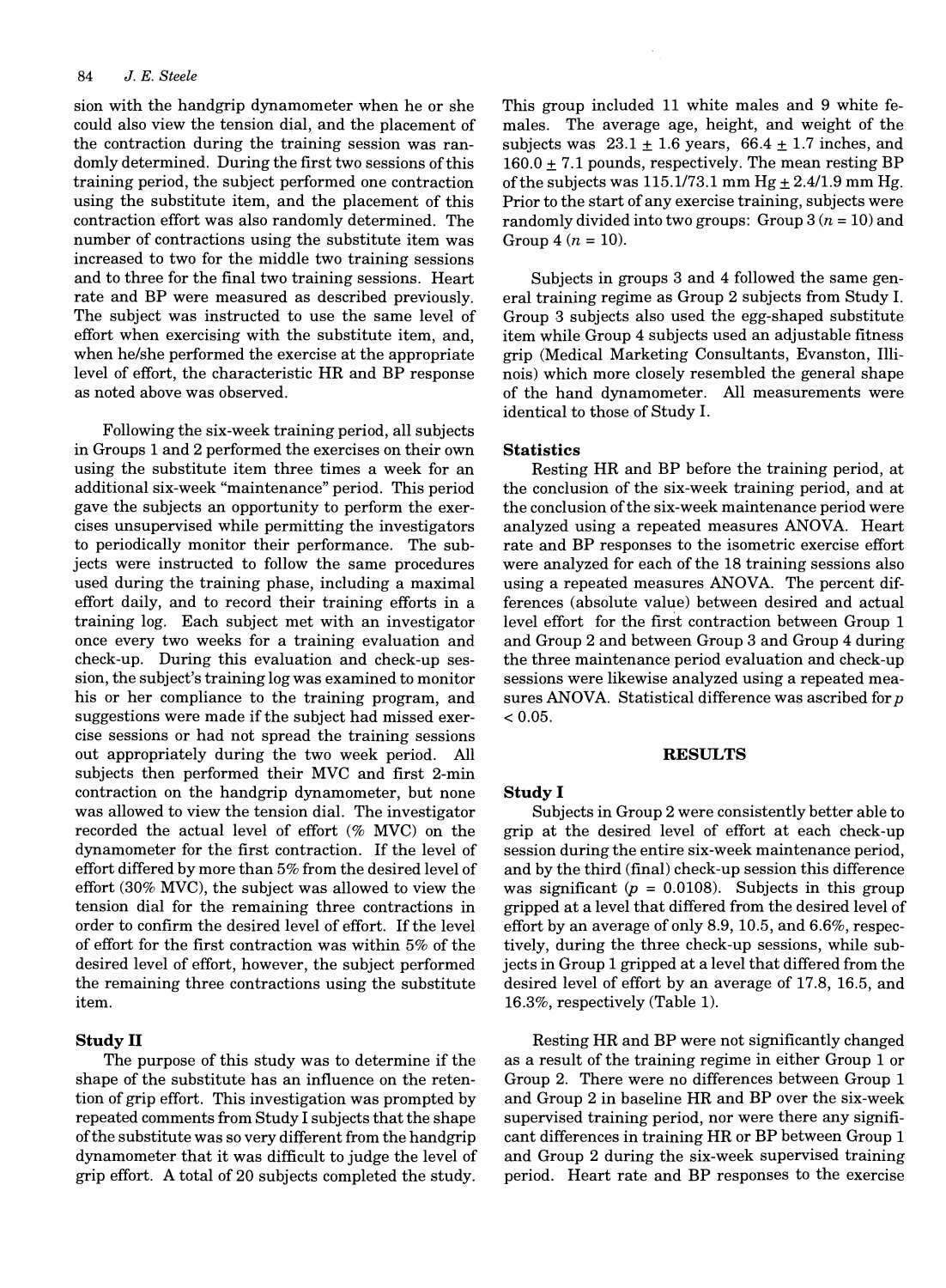Table 1. Percent difference (absolute value) from desired level of contraction effort for subjects during three check-up sessions within a six-week maintenance period following six weeks of isometric exercise training using a handgrip dynamometer. Subjects in Group 2  $(n = 14)$  were gradually introduced to a substitute exercise item prior to the maintenance period while subjects in Group 1 ( $n = 13$ ) were presented with the substitute item for the first time at the beginning of the maintenance period. All subjects used only the substitute item during the maintenance period. Check-up sessions were scheduled approximately every two weeks during the maintenance period. Values expressed as mean  $\pm$  standard error of the mean.

| <b>Study Group</b> | Check-up #1    | Check-up #2    | Check-up #3     |
|--------------------|----------------|----------------|-----------------|
|                    | $17.8 \pm 6.1$ | $16.5 \pm 4.8$ | $16.3 \pm 3.1$  |
| 2                  | $8.9 \pm 3.7$  | $10.5 \pm 3.3$ | $6.6 \pm 1.8$ * |

effort were unchanged within Group 1 and Group 2 during the six-week training period. During the sixweek maintenance period following the supervised training period, resting HR and BP remained unchanged from initial resting levels in both Group 1 and Group 2, and there were no differences in resting HR and BP between Group 1 and Group 2.

At-home training logs were collected from all subjects at the conclusion of the study. All subjects reported completing 15 training sessions on their own. In addition, all subjects met with the investigators 3 times (once every 2 weeks).

### **Study II**

Subjects in the Group 4 were consistently better in gripping at the desired grip strength at each check-up session during the entire six-week maintenance period, and by the third (final) check-up session this difference was significant  $(p = 0.0047)$ . Subjects in Group 4 gripped at a level that differed from the desired level of effort by an average of only 5.2, 4.6, and 3.8%, respectively, during the three check-up sessions, while subjects in Group 3 gripped at a level that differed from the desired level of effort by an average of 12.8, 12.4, and 10.3%, respectively (Table 2).

Resting HR and BP were not significantly changed

as a result of the training regime in either Group 3 or Group 4. There were no differences between Group 3 and Group 4 in baseline HR and BP over the six-week supervised training period. There were no significant differences in training HR or BP between Group 3 and Group 4 during the six-week supervised training period. Heart rate and BP responses to the exercise effort were unchanged within Group 3 and Group 4 during the six-week training period. During the six-week maintenance period following the supervised training period, resting HR and BP remained unchanged from initial resting levels in both Group 3 and Group 4, and there were no differences in resting HR and BP between Group 3 and Group 4.

At-home training logs were collected from all subjects at the conclusion of the study. All subjects reported completing 15 training sessions on their own. In addition, all subjects met with the investigators 3 times (once every 2 weeks).

### **DISCUSSION**

The task of squeezing a handgrip dynamometer at a prescribed level of tension is learned easily (Rosen et al. 1991). The goal of this study was to examine how well this learned behavior could be transferred to a less expensive piece of equipment without loss of grip ten-

Table 2. Percent difference (absolute value) from desired level of contraction effort for subjects during three check-up sessions within a six-week maintenance period following six weeks of isometric exercise training using a handgrip dynamometer. Subjects in both groups were gradually introduced to a substitute item during the initial training period and used only this item during the maintenance period. Subjects in Group  $3 (n = 10)$  used an egg-shaped substitute item while subjects in Group  $4 (n = 10)$  used a fitness grip which more closely resembled the shape of the dynamometer. Check-up sessions were scheduled approximately every two weeks during the maintenance period. Values expressed as mean  $\pm$  standard error of the mean.

| <b>Study Group</b> | $Check-up$ #1 | Check-up #2   | Check-up #3     |
|--------------------|---------------|---------------|-----------------|
|                    | $12.8 + 4.7$  | $12.4 + 3.8$  | $10.3 \pm 1.9$  |
|                    | $5.2 \pm 1.8$ | $4.6 \pm 1.0$ | $3.8 \pm 0.8^*$ |

\*Significantly different from Group 3,  $p = 0.0047$ .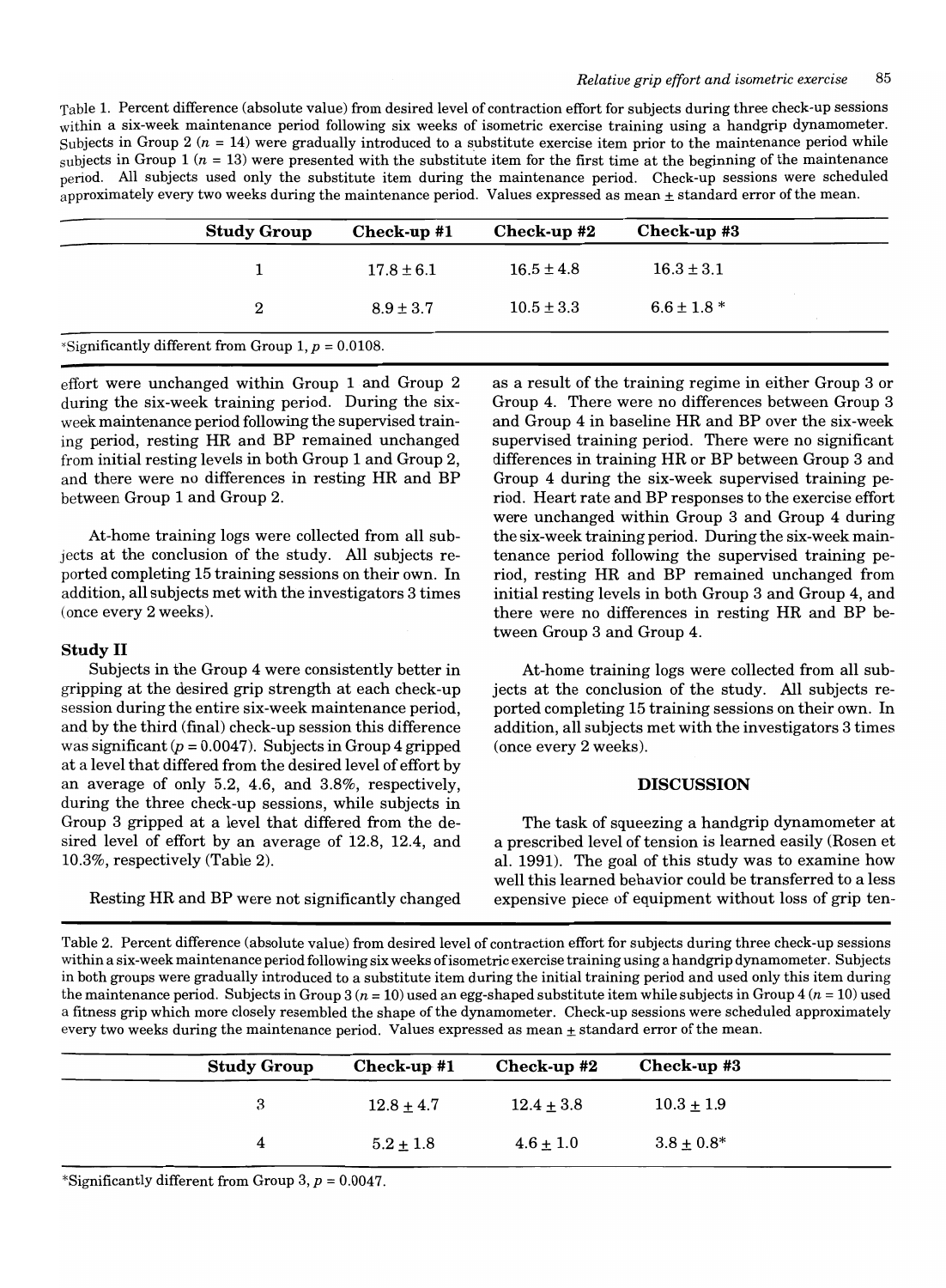sion and the consequent loss of benefits from a regular isometric exercise regime. The results of this study suggest that the gradual introduction of a substitute item that is similar in shape to the handgrip dynamometer is beneficial to this process.

The ability to squeeze a handgrip dynamometer at a desired level of effort requires the subject to be able to discriminate muscle tension. Muscle tension may be directly measured by means of electromyograph (EMG), and this method is commonly used in studies where muscle tension discrimination is involved (Flor et al. 1992, Grazzi and Bussone 1993, Smirnov and Kozlovskaya 1990, Utz 1994). Forearm muscle tension, however, is prone to artifact (Waters et al. 1987), and, for this reason, was not measured by EMG in this study. Instead, level of effort was confirmed by direct measure from the dynamometer coupled with cardiovascular measures. A classic adaptation to regular exercise training is a decreased cardiovascular response to exercise performed at the same absolute level of effort (Clausen 1977, Scheuer and Tipton 1977). If the training regime had involved this type of effort, the cardiovascular measurements would not have served a useful role in this study. Under the conditions of this study, however, the cardiovascular measurements (HR and BP) provide a valid index of level of effort because training was performed at the same relative level of effort each time. Although an increase in forearm strength was observed in most subjects as indicated by a gradual increase in MVC, the cardiovascular responses to gripping at a 30% MVC effort did not change significantly. Therefore, the cardiovascular parameters measured in this study served as a reliable index of the subject's level of effort.

It is not clear to what degree the success of this study was based on the instructions given to the subjects. Numerous studies have focused on the role of the instructions given to subjects and the results are mixed. Some have concluded that the instructions were incidental to the outcomes (Blanchard et al. 1974, Suter et al. 1983) while others have suggested that the instructions were critical to the outcomes (Carlson 1982, Yates 1980). A study specifically aimed at examining the role of the instructions given to subjects during EMG biofeedback found that most subjects adopted a "feedforward" type of strategy to learn the task regardless of whether or not they received instruction or the type of instruction given (Utz 1994). This study also suggested that, because the goal of the study (lowering forehead EMG levels) was inherent based on the surroundings and types of measurements, even those subjects who received no instructions on how to lower forehead EMG demonstrated a reduction in forehead EMG. The goal of the present study was explained to all subjects at the beginning of the study, so each subject had some inherent instructions. This may have contributed to the observation that significant differences in gripping at the desired level of effort were not evident between the two groups until 6 weeks following completion of the formal training period.

It is likely that the gradual introduction of the substitute item, coupled with the instructions concerning cardiovascular responses, contributed to the success of this study. One commenfthat many subjects in Study I had concerned the very different shape and feel of the substitute item compared to the handgrip dynamometer, and these comments were the basis for Study II. The 2-week acclimation period Group 2 subjects had with this substitute device prior to performing the exercises completely on their own contributed to their familiarity with the desired level of effort on this device and appears to have allowed them to retain this learned response for a longer period of time compared with Group 1 subjects ..

It is doubtful that the different proportion of female to male subjects in the two study groups (78% of the subjects in Study I were female, while only 45% of the subjects in Study II were female) adversely affected the outcome. Studies examining grip deficit have indicated that such factors as handedness and mental illness (such as schizophrenia) affect the ability of an individual to grip at a desired level of effort (Rosen et al. 1991). In addition, motivation is a large factor in performing this type of activity as persons who are mentally depressed exhibit grip deficit (Cohen et al. 1982). No studies, however, have indicated any differences related to the sex of the subjects.

While it is hoped that this type of exercise regime may be an appropriate treatment for many persons afflicted with mild hypertension, there are some persons with other ailments who may not be able to perform this type of exercise properly. For instance, a person may suffer from both hypertension and some type of chronic pain in the wrist or hand region. If the chronic pain is due to increased muscle tension, then isometric exercise may not be an appropriate treatment method. In Study I, a 24-year-old female was allowed to withdraw from the study after completing 2 weeks of the training after reporting prolonged and excessive pain in the exercising arm which persisted for hours following each exercise session. Clearly this type of exercise training was inappropriate for her. In addition, there is evidence that persons who suffer from chronic pain due to increased muscle tension are deficient in their ability to discriminate tension in the affected muscles compared with healthy subjects (Flor et al. 1990, Flor et al. 1992, Grazzi and Bussone 1993). Specifically, chronic pain patients perceive higher EMG levels as less muscle tension than healthy controls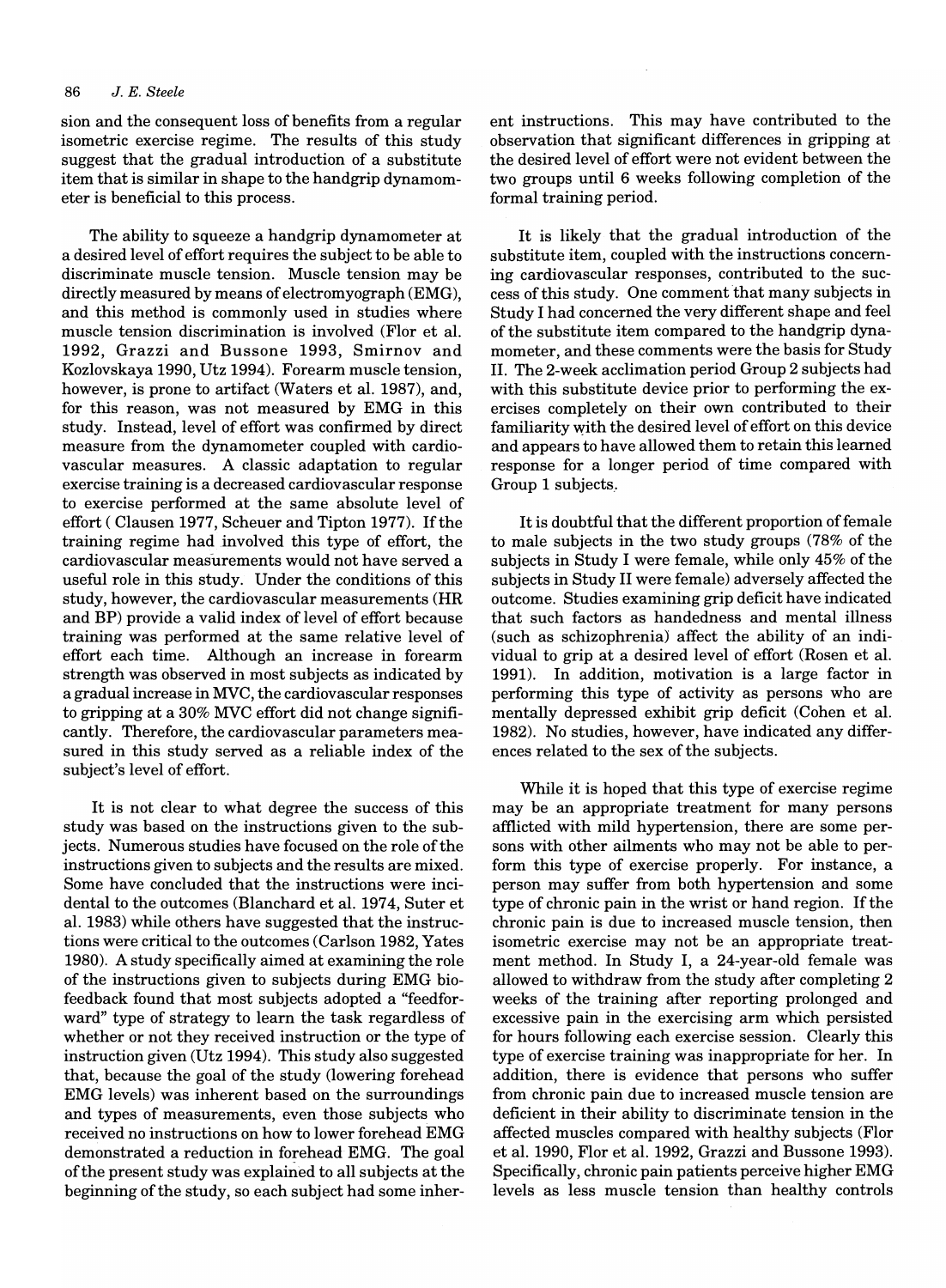(Flor et al. 1992). This deficiency should be considered when deciding on an appropriate treatment plan as persons who suffer from chronic pain in the hand or wrist region may not be successful in this type of training program. Aside from persons with these kinds of conditions, this type of exercise regime may prove to be an inexpensive, convenient, and successful treatment for many persons who suffer from mild hypertension.

### **ACKNOWLEDGMENTS**

The author wishes to thank Dr. Ronald L. Wiley, Miami University, Oxford, Ohio, for his expert assistance concerning isometric exercise training and hypertension, and Dr. Angele V. McGrady, Medical College of Ohio, Toledo, Ohio, for her expert assistance concerning response generalization and biofeedback training. Both Dr. Wiley and Dr. McGrady are thanked for their critical review of the manuscript. The technical assistance of Ms. Kelly Ferris, Ms. Amy Fries, Mr. Paxton Helling, Ms. Dawn Hettinger, Ms. Gretchen Lubich, Ms. Wendy Nejezchleb, Ms. Christina Shields, Mr. Aaron Peterson, Ms. Shelly Tatman, Mr. Cris Williams, Mr. James Williams, and Ms. Dawn Wiseman is gratefully acknowledged. This work was supported by grants from the Research Services Council, Office of Graduate Studies, University of Nebraska at Kearney, Kearney, Nebraska. The method developed from Dr. Wiley's studies as well as corresponding devices are the subject of a recently issued United States Patent No. 5,398,696, entitled "Isometric Exercise Method for Lowering Resting Blood Pressure and Grip Dynamometer" by R. L. Wiley, Ph.D. This patent has been assigned to MD Systems, Inc., of Westerville, Ohio.

## **LITERATURE CITED**

- Arroll, B., and R. Beaglehole. 1992. Does physical activity lower blood pressure: a critical review of the clinical trials. *Journal of Clinical Epidemiology* 45: 439-447.
- Blanchard, E. B., R. W. Scott, L. D. Young, and E. D. Edmunson. 1974. Effect of knowledge of response on the self-control of heart rate. *Psychophysiology*  11: 251-264.
- Blumenthal, J. A, W. C. Siegel, and M. Appelbaum. 1991. Failure of exercise to reduce blood pressure in patients with mild hypertension. *Journal of the American Medical Association* 266: 2098-2104.
- Brenner, B. M., D. L. Garcia, and S. Anderson. 1988. Glomeruli and blood pressure: less of one, more of the other? *American Journal of Hypertension* 1: 335-347.
- Buck, C., and A. P. Donner. 1985. Isometric occupational exercise and the incidence of hypertension. *Journal of Occupational Medicine* 27: 370-372.
- Carlson, J. G. 1982. Some concepts of perceived con-

trol and their relationship to bodily self-control. *Biofeedback and Self-Regulation* 6: 79-91.

- Clausen, J. P. 1977. Effect of physical training on cardiovascular adjustments ot exercise in man. *Physiological Reviews* 57: 779-815.
- Cohen, R., H. Weingartner, S. A Smallberg, D. L. Pickar, and D. L.Murphy. 1982. Effort and cognition in depression. *Archives of General Psychiatry* 39: 593- 597.
- Cornacchia, H. J., and S. Barrett. 1993. *Consumer Health: A Guide to Intelligent Decisions.* St. Louis, Mosby: 677 pp.
- Cox, R. H., J. W. Hubbard, J. E. Lawler, B.J. Sanders, and V. P. Mitchell. 1985. Cardiovascular and sympathoadrenal responses to stress in swimtrained rats. *Journal of Applied Physiology 58:*  1207-1214.
- Esler, M., G. Jennings, P. Korner, I. Willet, F. Dudley, G. Hasking, W. Anderson, and G. Lambert. 1988. Assessment of human sympathetic nervous system activity from measurement of norepinephrine turnover. *Hypertension* 11: 3-20.
- Flor, H., N. Birbaumer, and D. C. Turk. 1990. The psychobiology of chronic pain. *Advances in Behavior Research and Therapy* 12: 47-87.
- $-$ , M. M. Schugens, and N. Birbaumer. 1992. Discrimination of muscle tension in chronic pain patients and healthy controls. *Biofeedback and Self-Regulation* 17: 165-177.
- Gallo, L., B. C. Maciel, J. A. Marin-Neto, and L. E. B. Martins. 1989. Sympathetic and parasympathetic changes in heart rate control during dynamic exercise induced by endurance training in man. *Journal of Medical and Biological Research* 22: 631- 643.
- Grazzi, L., and G. Bussone. 1993. Effect of biofeedback treatent on sympathetic function in common migraine and tension-type headache. *Cephalalgia* 13: 197-200.
- Halkin, H., M. Modan, M.Shefi, and S. Almog. 1988. Altered erythrocyte and plasma sodium and potassium in hypertension, a facet of hyperinsulinemia. *Hypertension* 11: 71-77.
- Katona, P. J., M. McLean, D. H. Dighton, and A. Guz. 1982. Sympathetic and parasympathetic cardiac control in athletes and nonathletes at rest. *Journal of Applied Physiology* 52: 1652-1657.
- Kiveloff, B., and O. Huber. 1971. Brief maximal isometric exercise in hypertension. *Journal of the American Geriatrics Society* 9: 1006-1012.
- Michel, M. C., O-E. Brodde, and P. A. Insel. 1990. Peripheral adrenergic receptors in hypertension. *Hypertension* 16: 107-120.
- Ostman, I., and N. O. Sjostrand. 1971. Effect of prolonged physical training on the catecholamine levels of the heart and the adrenals of the rat. *Acta Physiologica Scandinavica* 82: 202-208.